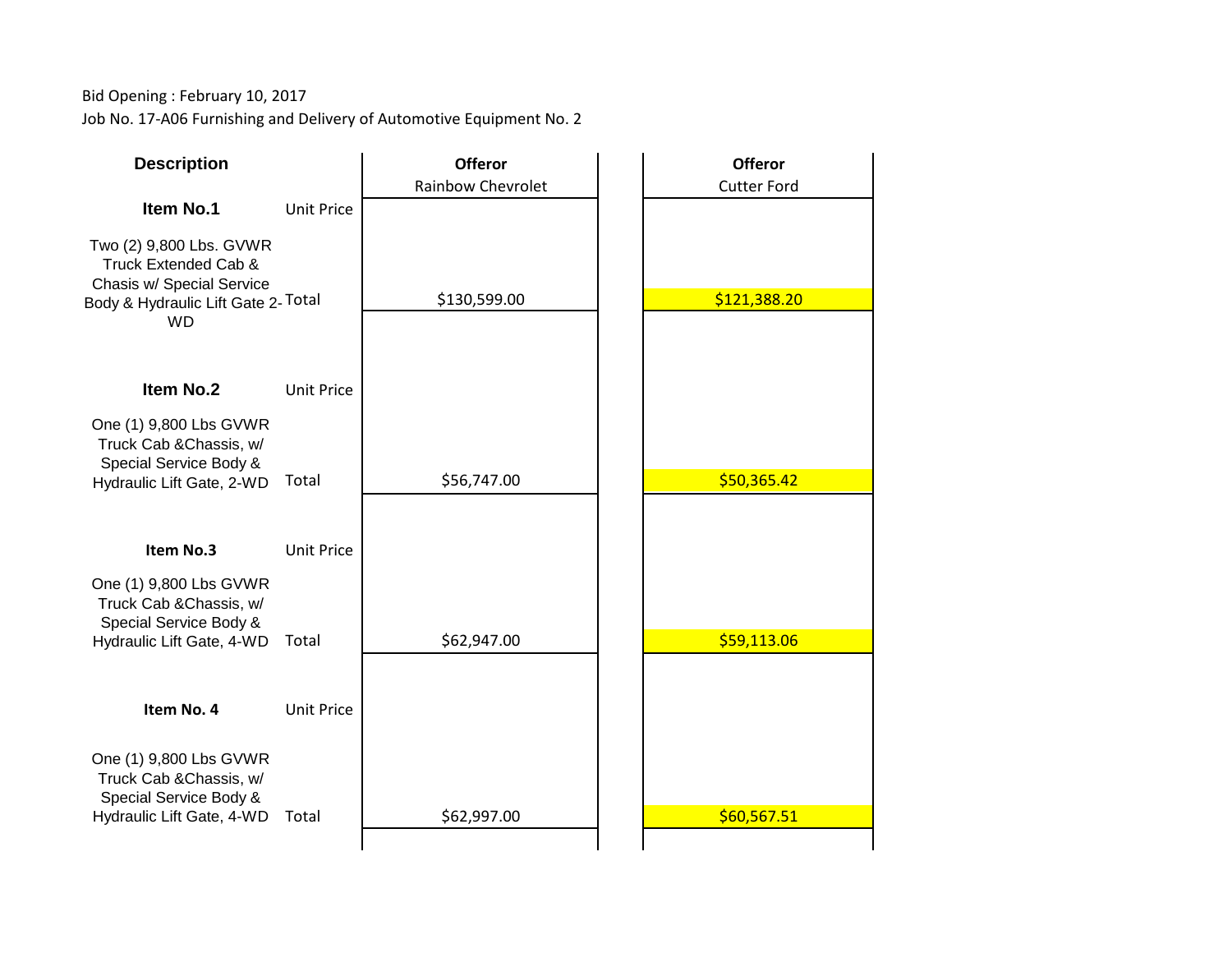| Item No. 5                                                                               | Unit Price        |              |              |
|------------------------------------------------------------------------------------------|-------------------|--------------|--------------|
| One (1) 10,000 Lbs. GVWR<br>Truck Cab & Chassis<br>w/Special Service Body, 2-            |                   |              |              |
| <b>WD</b>                                                                                | Total             | \$56,747.00  | \$51,383.22  |
|                                                                                          |                   |              |              |
| Item No. 6                                                                               | <b>Unit Price</b> |              |              |
|                                                                                          |                   |              |              |
| One (1) 9,800 Lbs. GVWR<br>Truck Extended Cab &<br>Chassis w/Flatbed Body, 2-            |                   |              |              |
| <b>WD</b>                                                                                | Total             | \$57,447.00  | \$50,794.74  |
|                                                                                          |                   |              |              |
| Item No.7                                                                                | <b>Unit Price</b> |              |              |
| Three (3) 10,200 Lbs.<br><b>GVWR Truck Cab &amp;</b><br><b>Chassis w/Special Service</b> |                   |              |              |
| Body, Valve Machine, 2-WD Total                                                          |                   | \$285,131.00 | \$276,344.08 |
|                                                                                          |                   |              |              |
| Item No.8                                                                                | <b>Unit Price</b> |              |              |
| One (1) 10,200 Lbs. GVWR<br><b>Truck Cab &amp; Chassis</b>                               |                   |              |              |
| w/Special Service Body,<br>Valve Machine, 2-WD                                           | Total             | \$100,747.00 | \$96,862.03  |